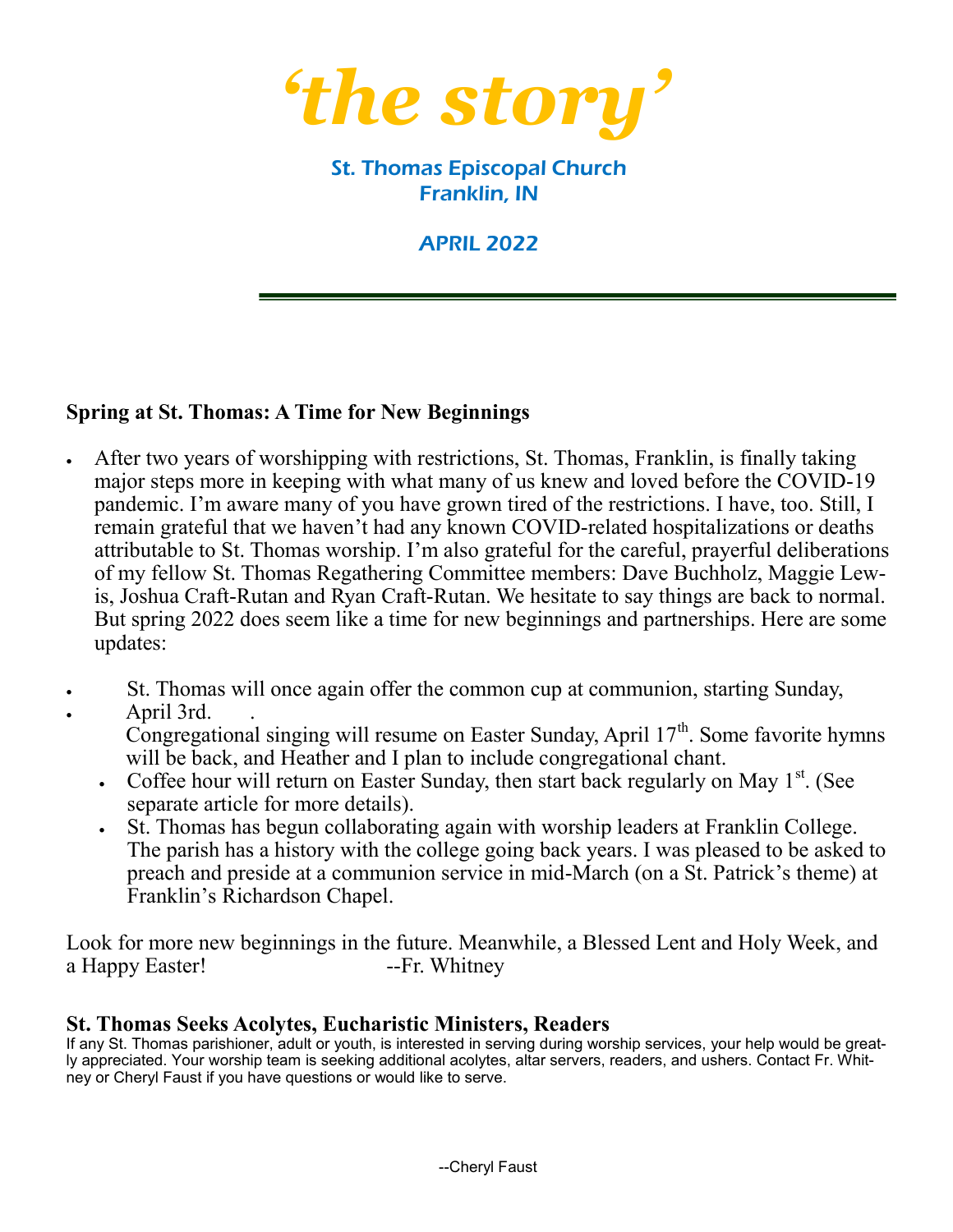# **Coffee Hour**

Ann Kieffer and Beth Stephens have graciously volunteered to host coffee hour on Easter Sunday after services. Coffee, cross buns and fruit will be served.

Coffee Hour will be starting up again on May 1st. Brandi Ashlock will be coordinating these events. A sign up sheet will be provided in the hall by the Rector's office. Join us for coffee, food and fellowship.





## F**rom the Junior Warden**



There will be a church workday on Saturday, April 9th, from

9:00 am to 12:00 pm. We will focus on grounds pickup of branches, some pruning of trees and bushes. For the inside, there will be a little cleaning of the fellowship hall, and other areas to ready us for Easter. Lunch will be provided! For more info, please contact me at 720-220-2920.

—Steve Wahlberg

**St. Thomas 2022 Holy Week Schedule**

**Palm Sunday—April 10th, 10:00 a.m.**

**Maundy Thursday – April 14<sup>th</sup>, 7:00 p.m.** This is the first day of the Triduum, three holy days before Easter. Maundy Thursday celebrations commemorate Jesus's institution of the Eucharist. There will be Holy Eucharist.

**Good Friday – April 15th, 7:00 p.m.** On the Friday before Easter Day, the church commemorates the crucifixion of Jesus. At St. Thomas, the Passion of Our Lord Jesus Christ is traditionally read by various parishioners. It is a day of fasting and special acts of discipline, and self-denial.

**Holy Saturday – April 16th, 5:30 p.m.** This service recalls the day when the crucified Christ visited among the dead while his body lay in the tomb of Joseph of Arimathea. There will be no Eucharist.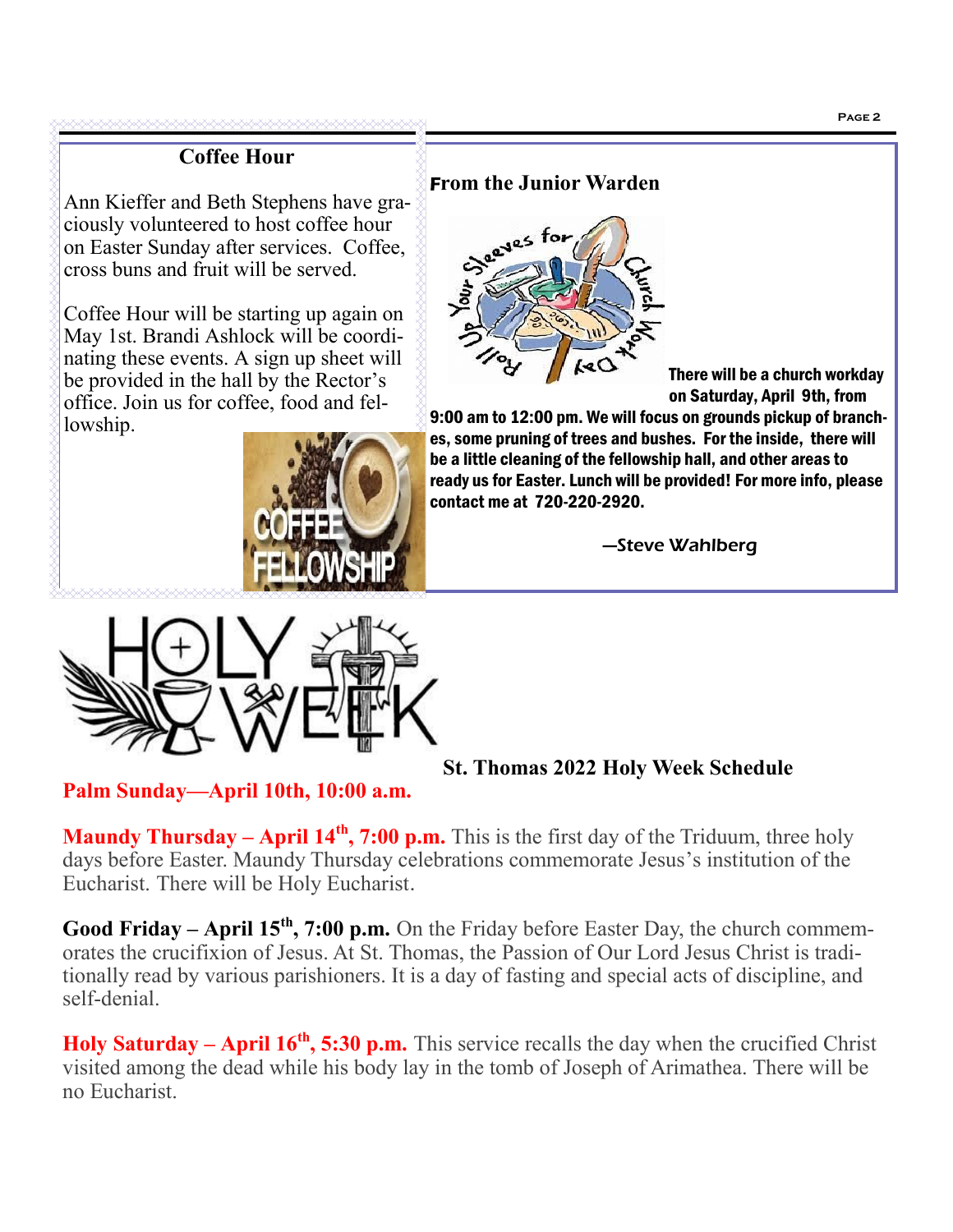#### **Adult Forum Features Mary, the Mother of Egypt**

During Lent at St. Thomas, the third in our series of four Adult Education Forums featuring saints in the Anglican Communion will focus on Mary, the Mother of Egypt. The session will begin at 9:00 a.m. Sunday, April 3rd. It has often been said in Christianity that there are three Marys of great renown: Mary the mother of Jesus, Mary Magdalene, and Mary of Egypt. We know of the first two but who *is* this third Mary? Today in western culture, Mary of Egypt is little known or recognized but in the early Christian church she was renowned as the model of the repentant sinner. Her life and story are considered one of the greats, and her story has been told in ecclesiastical literature, two French novels, and two operas. Mary of Egypt is considered one of the "Desert Mothers," marginal women brave enough to choose to live "outside the camp" at the fringes of civilization. Mary's story went out of favor in the western church at the time of the Reformation, but this story of mercy and repentance is just as relevant today as it was back in the fourth or fifth century, especially during the season of Lent.

—Joshua Craft-Rutan

### **Pantry Seeks Non-Perishable Food, Personal Care Items**

St. Thomas will be accepting April's donations for the Interchurch Food Pantry of Johnson County on Easter Sunday. This month, the pantry is seeking non-perishable food and personal care items as well as cleaning products. Monetary gifts are also appreciated; checks should be made payable to St Thomas, with food pantry on the memo line.



--Cheryl Faust

#### *All are Welcome No Exceptions!*

**St. Thomas Episcopal Church accepts all people and we commit to: Celebrate the Eucharist regularly**

**Keep a personal and community discipline of prayer and study**

**Proclaim the Good News of Jesus Christ by promoting justice, peace, and love**

**Nurture God's people as we grow in Christ**

**Live with thanksgiving, wonder, and openness to God's love**

**Restore all people to unity with God and each other**